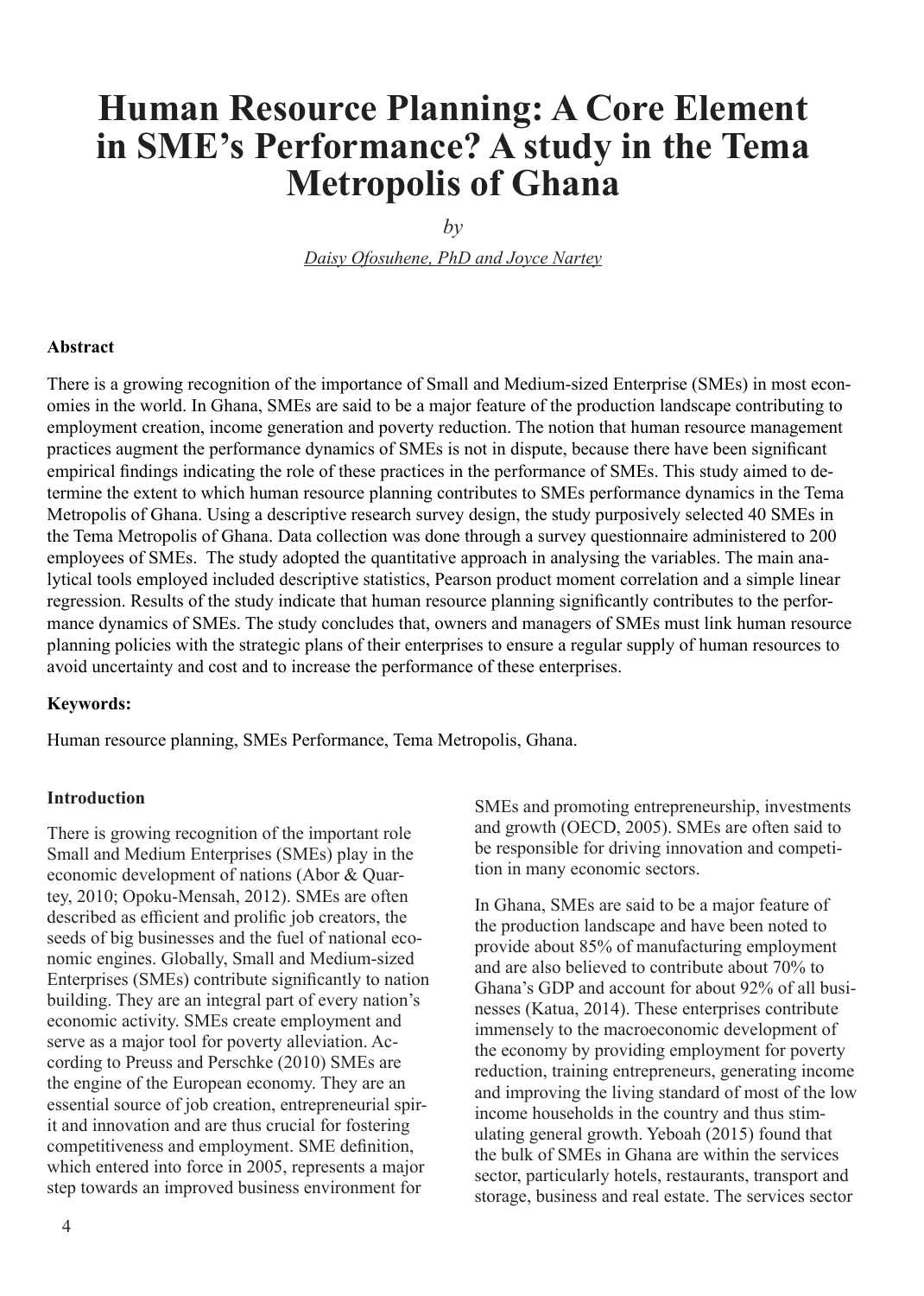contributed 49.3% to GDP in 2012, having grown at an annual rate of 8.8% over its 2011 contribution. This makes SMEs the most important sector in the Ghanaian economy for policy makers, development practitioners and community leaders to continue to initiate, develop and direct pragmatic strategies to improve the sector. Akugri, Bagah and Wulifan (2015) posit that an improvement in the SME sector in Ghana will help to improve the unemployment conditions and the well-being of the people in the country. In Ghana, Small and Medium-sized Enterprises have been defined based on several classifications. The Regional Project on Enterprise Development (RPED) classifies firms into micro enterprise (less than 5 employees), small enterprise (5 - 29 employees), medium enterprise (30 – 99 employees) and large enterprise (100 and more employees) (Opoku-Mensah, 2012).

According to Aryeetey (2011), many of these Ghanaian SMEs do not have the necessary structures for growth and development. Wall and Wood (2013) observed that one important area in achieving organizational sustainability is through effective planning and management of human resources. SMEs are facing looming challenges in attracting and retaining skilled and valuable employees to meet changing service delivery needs (Thompson, 2013). Together with rapid advances in communication technology, these factors are already having a profound effect on what, and how services are provided, to whom, and at what cost. This condition calls for the need to effectively plan for the most valuable asset, (human resources). The issue of HR planning has been a growing area for SMEs and management research especially among large and listed firms (Hafeez & Aburawi). Studies have suggested that most SMEs do not have an HR department, probably because of their small sizes, and as such nothing like HR planning takes place in these enterprises (Opoku-Mensah, 2012; Souksayanh, 2017; Wang, Thornhill & Zhao, 2016). Therefore, Souksayanh, (2017) suggests the need for an HR department in every organization (if they can afford it), be it large, medium or small to ensure the efficient mix (the right quality and quantity) of human resources at all times.

The notion that human resource management practices augment the performance of any organization is not in dispute, because there have been significant empirical findings indicating the role of these practices (effective recruitment and selection, training and development, performance management, succession planning and compensation management)

on the performance of organizations. Such studies as Omolo, Oginda and Otengah (2013), Nzonzo and Matashu, (2014), Aruna and Gamage (2015) and Shafeek (2016) have alluded to the role that human resource management practices play in diverse organizations. However, none of the existing studies revealed or were specific on the exact contribution of human resource planning to organizational performance. With an aging workforce and shortage of critical talent being among the biggest challenges facing today's businesses, strategic workforce planning - the discipline of forecasting future gaps between demand and supply of critical talent to ensure the appropriate workforce mix - has become one of human resource management's most important responsibilities. Teal (2012) affirms that human resource planning can ensure proper career planning for employees and help them in achieving their goals.

This study is therefore, specifically designed to examine the extent to which human resource planning impacts performance dynamics among SMEs in the Tema Metropolis of Ghana. The rationale for the approach adapted here is to be able to empirically quantify the impact of human resource planning on SMEs' performance. The uniqueness of this paper, compared to what exists in the present literature, thus, revolves around its focus on identifying the degree or scope to which human resource planning impacts SMEs' performance in the Tema Metropolis of Ghana.

#### **Overview of SMEs in Ghana**

Data from the Registrars' General Department indicate that about 90% of companies registered fall under the umbrella of micro, small and medium enterprises. These firms have been identified as the medium for the economic growth of the country as they are a major source of income and employment. As cited by Abor and Quartey (2010) the Ministry of Trade and Industry (MOTI), in 1998 estimated that the Ghanaian private sector consisted of approximately 80,000 registered limited companies and 220,000 registered partnerships. Several forms of definitions for Small and Medium scale enterprises have been churned out for academic purposes. However, the varying degrees of definitions across the world primarily take into consideration headcount (number of people employed) as well as the asset base of businesses in classifying them into either small or medium enterprises. Different research papers have on the other hand sought to establish a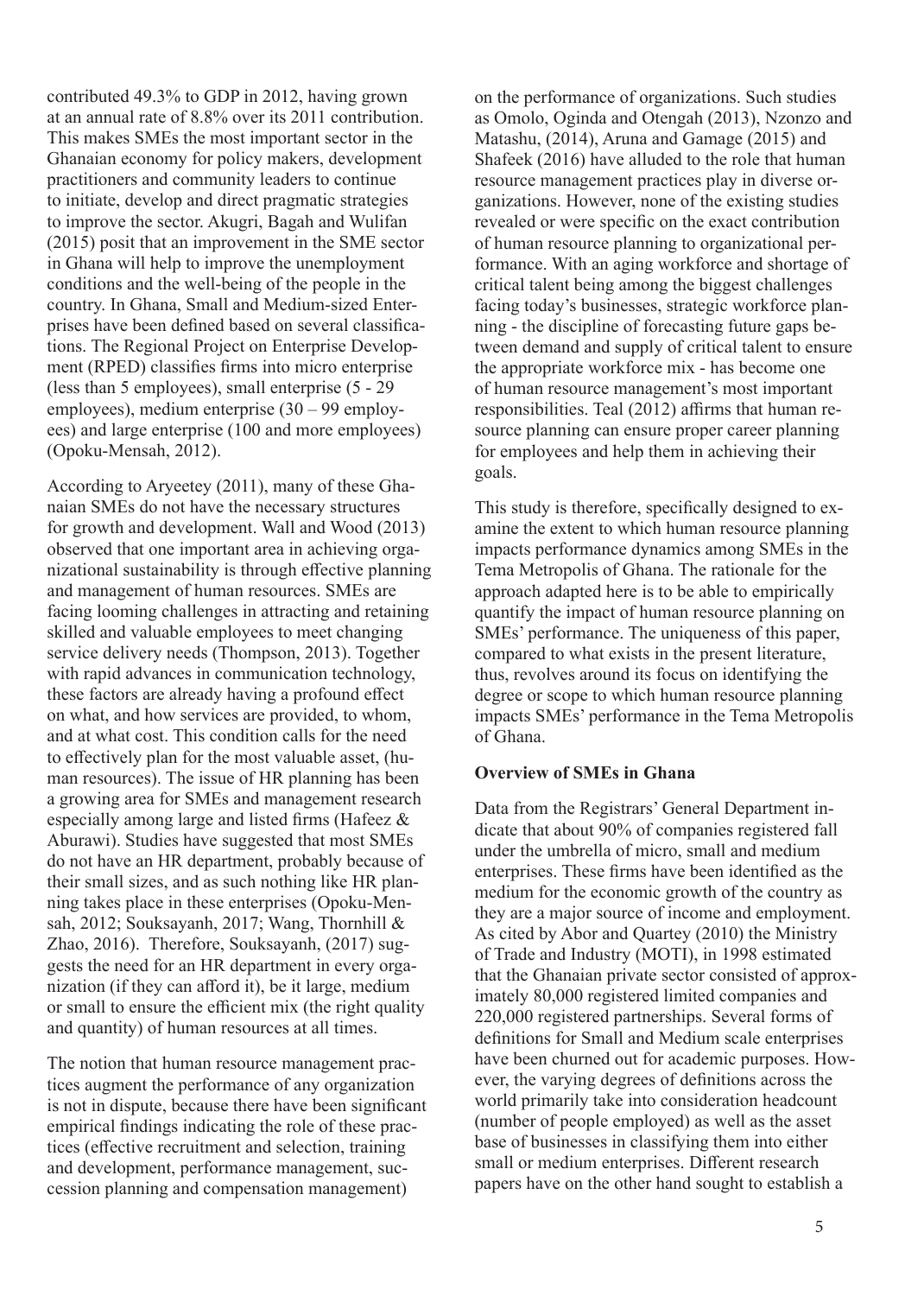standard definition with the use of varying approaches, but the most commonly used, is the number of employees approach. Accordingly, the Ghana Statistical Service (GSS) classifies firms with less than 10 employees as Small Scale Enterprises whereas those with more than 10 employees are considered as Medium and Large-Sized Enterprises. This brings to fore a level of distinction between the two. Government agencies such as the National Board for Small Scale Industries (NBSSI) in Ghana apply both the fixed asset and number of employees' criteria in defining which firm is micro, small or medium sized (Fuseni, 2015).

SMEs in Ghana are mostly identified in the informal sector of the economy with their products and services for the local market. Abor and Quartey (2010) observed that very few of these firms have international capacity to market their product abroad. This phenomenon according to Fuseni (2015) is largely as a result of the huge capital commitment for engaging in export trade and the level of education, training and awareness of some business owners. Another characteristic of the SMEs is that, they rely heavily on labor and have low technological know-how. These firms are normally owned by one person who makes all decisions and whose resources are usually limited. Ackah and Vuvor (2011) opined that owners of SMEs in Ghana often have limited formal education, weak management skills and lack information in the use of technology and the credit market.

The contributions of these enterprises to the economic growth and development of Ghana cannot be overlooked. For instance, Yeboah (2015) illustrated some of the major contributions of SMEs to the Ghanaian economy. According to Yeboah (2015), the bulk of SMEs in Ghana are within the services sector, particularly hotels, restaurants, transport and storage, business and real estate. The service sector contributes 49.3% to GDP. The SMEs sector in Ghana also employed 85% of the manufacturing labor force who are sparsely distributed across the regions including the rural and urban settlements in the country (Katua, 2014). This makes the SMEs sector the most important sector in the Ghanaian economy for policy makers, development practitioners and community leaders to continue to initiate, develop and direct pragmatic strategies to improve the sector (Yeboah, 2015). It is observed that, an improvement in the SME sector in Ghana will help to improve the unemployment conditions and the general well-being of the people in the country.

#### **Literature Review**

Human resource planning (HRP) is one of the critical aspects of Human Resource Management practice but is often taken for granted (Teal, 2012). This is a rational approach to the effective recruitment, retention, and deployment of people within the organization including, when necessary, arrangements for dismissing staff (Fencing, 2012). It is concerned with the flow of people through and sometimes out of the organization. It includes the optimum deployment of people's knowledge, skill and creative abilities. It can therefore be viewed as the process of forecasting the supply and demand for human resources within an organization and developing action plans for aligning the two. HR planning is a part of the larger gamut of Human Resources, and it is defined as the systematic analysis of human resource needs that ensures that the correct number of employees with the necessary skills are available when they are required (Armstrong, 2006). Executing talent management activities before they're needed is an earmark of a successful business (Aryeetey, 2011).

According to Armstrong (2006) HR planning must be linked to the overall strategy of the organization. It evaluates HR requirements in advance, keeping the organizational objectives, operation schedules, and demand fluctuation in the background. Thus, HR planning should be future–oriented, system–oriented, and goal directed. According to Armstrong (2006) it reduces uncertainty, develops HR, improves labor relations, utilizes HR and controls human resource. Forecasting human resource requirements, effective management of change, realizing organizational goals, promoting employees and effective utilization of human resources are the main objectives of HR planning. Souksayanh (2017) asserts that, HR planning consists of various activities, which are: (1) forecasting human resource requirements, either in terms of mathematical projections of trends in the economic environment and development in industry or in terms of judgment estimates based upon the specific future plans of an organization; (2) making an inventory of present human resources and assessing the extent to which these resources are employed optimally; (3)anticipating human resource problems by projecting present resources into the future and comparing them with the forecasts of requirements to determine their adequacy, both quantitatively and qualitatively; and (4) planning the necessary programs of requirements, selection, training and development, utilization,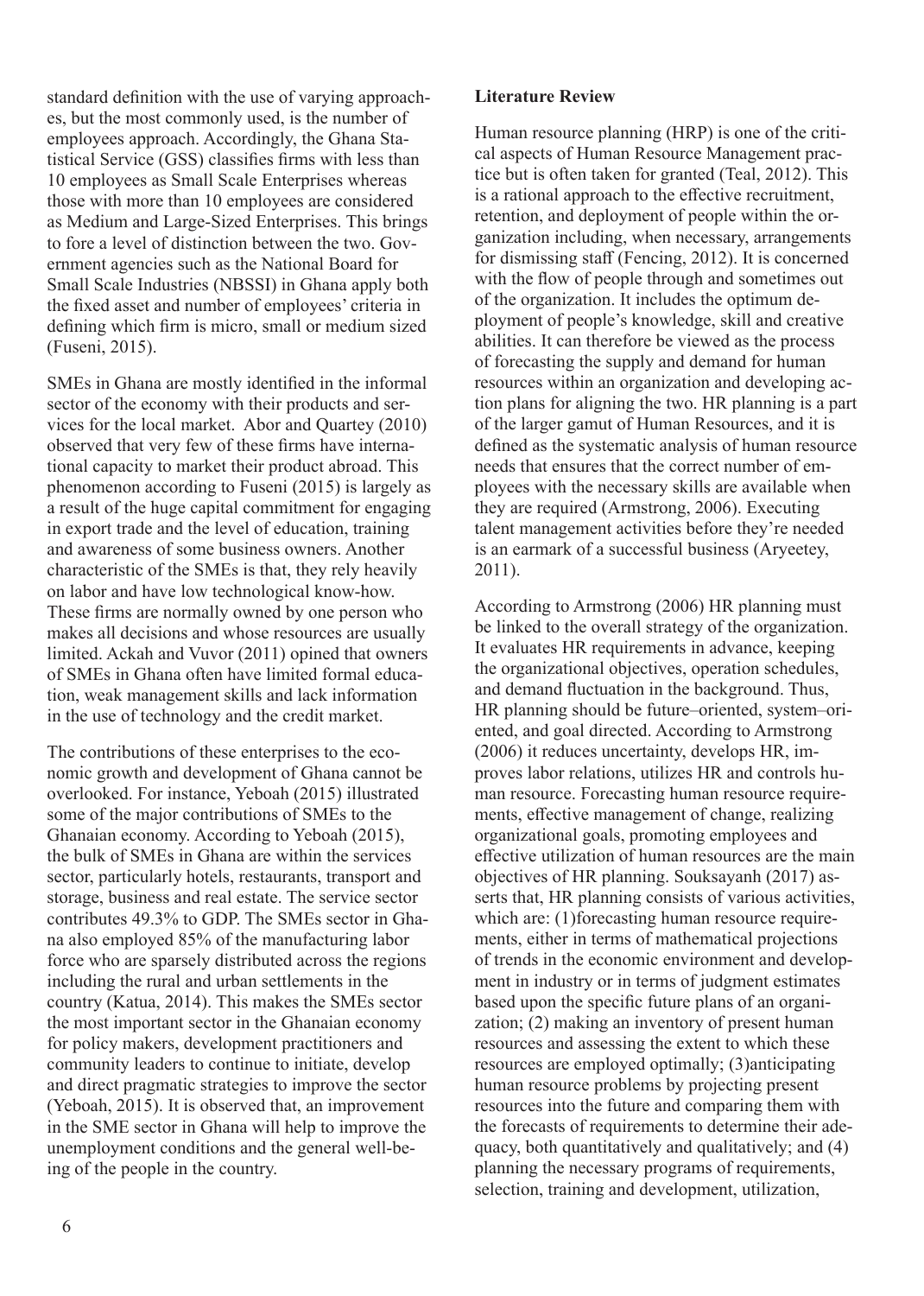transfer, promotion, motivation, and compensation to ensure that future human resource requirements are properly met.

HR planning also involves planning to achieve competitive advantage by developing intellectual capital; employing more capable people than rivals; ensuring that they develop organization specific knowledge and skills; and taking steps to become an employer of choice (resource strategy). In the planning, it is important to assess in broad terms where the organization is going in its environment and the implications for human resource requirements (scenario planning). HR planning involves estimating the future demand for people (number and skills), and assessing the number of people likely to be available from within and outside the organization (demand/ supply forecasting). Finally, it is important to conduct labor turnover analysis. This involves analyzing actual labor turnover figures and trends as an input to supply forecasts. HR planning also helps the organization to develop a succession plan for all its employees. In this way, it creates a way for internal promotions. It compels the organization to evaluate the weaknesses and strengths of personnel thereby assisting management in taking remedial actions. The organization benefits when it comes to increases in productivity, profit, skills and more, thus giving it an edge over its competitors (Hafeez & Aburawi, 2013)

According to Huselid (2011), organizational performance constructs include such variables as competitive advantage, market share, profit, costs, sales revenue and customer satisfaction. Evidence from a study by Havenga and Linde (2012) suggests that large organizations use both financial and nonfinancial measures to assess organizational performance but favor financial measures. Chadwick, Way, Kerr and Thacker (2013) noted that SMEs also use both financial and nonfinancial variables to measure performance. Laitinen and Chong (2012) found, in a cross-country survey, that SMEs in developing countries focused on profitability, product margins, customer satisfaction and liquidity, whereas SMEs in the developed countries were similar in the use of both financial and non-financial indicators, giving less emphasis to overall profitability but also giving debt levels more attention.

Laitinen and Chong (2012) found that with the availability of the right human resources, with the requisite skills at all times and management ability to predict an organization's human resource needs, employees would always be in the position to deliver their best as they would be doing what they know how to do best. This would ensure employee job satisfaction, and increase employees' morale to perform. Chadwick et al. (2013) argued that effective HR planning ensures effective planning and allocation of staff. Thus effective HR planning ensures that people with the right skills, knowledge and experience are placed in the right positions with the right responsibilities. Mursi (2003) confirmed a significant and positive relationship between human resource planning and organizational performance.

HR planning contributes to organizational success because it ensures that organizations always have a concept of the job market and how it relates to failure. A company that refuses to engage in HR planning in order to be proactive may find itself with a number of unfilled positions. A study conducted by Pamela, Umoh, and Worlu (2017) to analyse the effect of human resource planning on organizational performance in oil and gas firms in Port Harcourt, found a positive correlation between human resource planning and organizational performance. They emphasized that, having the required numbers and qualified personnel in the organization help to achieve the firm's success. They recommended that managers should continually carry out manpower audits and planning, and collaborate with training institutions to develop tailored programs to suit their HR needs in order to promote good performance of individuals that work.

SMEs performance measures the degree to which these firms are able to achieve their goals. It measures transactional efficiency as well as input-output efficiency (productivity). Productivity is the measure of how well resources are brought together in an organization and utilized for the accomplishment of a set result. Productivity measurement therefore, serves as a scorecard of an effective use of resources. It is the driving force behind an organization's growth and profitability. The higher the numerical value of the ratio, the greater the productivity, according to Anyadike (2013). Efficiency in production can be assessed by; increase in the size of the production, less time in the production of a unit of output, less wastage in resources including defective output and the use of same or less factor inputs per more output than before. Daft (2000) described organizational performance as an effective and efficient manner for firms to achieve their goals, using available resources. SMEs performance is also measured through how satisfied their customers are. Customer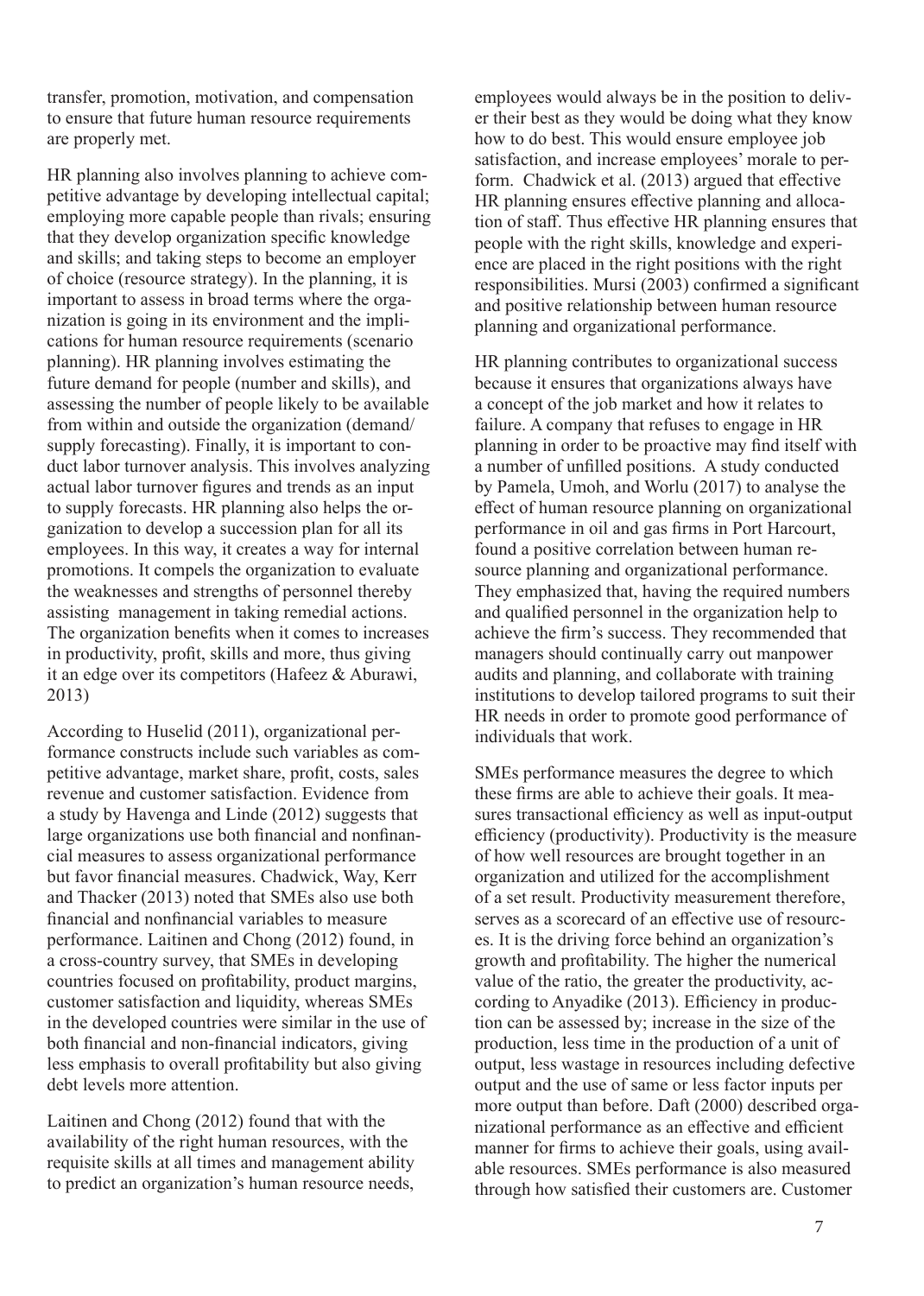satisfaction is one of the most important issues concerning business organizations of all types which is justified by the customer oriented philosophy and the principles of continuous improvement in modern organizations (Arokiasamy, 2013). It deals with how customers are satisfied with the product or service of a firm. Customer satisfaction is the individual's perception of the performance of the product or service in relation to his or her expectations.

## **Research Methodology**

This is a cross-sectional study which makes use of descriptive survey design. The sampled population comprised forty (40) SMEs, which were purposively selected from a hundred and fifty (150) SMEs identified in the Tema Metropolis of Ghana. The criteria for the selection was based on the number of years in operation as well as the number of employees and the structure of the firm, particularly, the existence of a human resource department in the firm. SMEs with less than ten (10) years of operation and staff strength of less than fifty (50) employees were excluded. SMEs with no human resource department were also excluded in the analysis. Five respondents; comprising general managers, operations managers, human resource managers and two senior employees were selected from each of the forty (40) SMEs, giving a total of 200 respondents. A semi-structured questionnaire was used for the data collection. A five-point scale, ranging from strongly disagree to strongly agree was used to measure the variables (1: Strongly Disagree; 2: Disagree; 3: Undecided; 4: Agree; 5: Strongly Agree). The response rate was 87%, of 200 questionnaire distributed, 175 were valid responses and as such were used for the analysis. Data was analyzed using descriptive and inferential statistics. The effect size of human resource planning on SMEs performance was calculated with a simple linear regression coefficient. The SPSS version 21 was utilized for the analysis.

#### **Discussion of Findings**

# *SMEs Perception about Human Resource Planning*

The study sought to find out the perception of staff on human resource planning. This was necessary because human resource planning and employees' awareness, participation and involvement are critical in meeting the goals of firms. On the basis of this, respondents were asked to rate their levels of agreement or disagreement with some items in the questionnaire pertaining to their perception of human resource planning on a scale of 1 to 5. Table 1 indicates the descriptive statistics of the respondents.

## Table 1. *Employees of SMEs Perception about HR Planning*

| Statement                                                               | 5  | $\overline{\mathcal{A}}$ | 3  | $\overline{2}$ | 1              | $x^{\dagger}$ | $\sigma$ |
|-------------------------------------------------------------------------|----|--------------------------|----|----------------|----------------|---------------|----------|
| HRP is the pro-<br>cess forecasting<br>the supply and<br>demand for HRs | 49 | 53                       | 37 | 27             | $\mathbf Q$    | 3.6           | 0.69     |
| HRP ensures<br>effective utili-<br>zation of human<br>resources         | 54 | 55                       | 37 | 24             | 5              | 3.7           | 0.66     |
| HRP enhances<br>competitive<br>advantage                                | 48 | 65                       | 32 | 22             | 8              | 3.7           | 0.68     |
| HRP ensures the<br>attainment of<br>firm's goal                         | 44 | 67                       | 33 | 23             | 8              | 3.7           | 0.69     |
| HRP ensures<br>quality of human<br>resources                            | 48 | 69                       | 38 | 15             | 5              | 3.8           | 0.64     |
| <b>HRP</b> ensures<br>adequate supply<br>of human re-<br>sources        | 48 | 59                       | 37 | 27             | $\overline{4}$ | 3.7           | 0.69     |
| HRP enables<br>the operational-<br>ization of firm's<br>objectives      | 48 | 59                       | 37 | 27             | $\overline{4}$ | 3.7           | 0.65     |

Source: Field survey,  $(2019)$ 

The result from Table 1 represents the responses from the study, with mean and standard deviation. The result suggests that, there was a general awareness of human resource planning and its benefits among respondents. For instance, respondents generally agreed that human resource planning is a process of forecasting the supply and demand for human resources,  $(x=3.6; \sigma=0.69)$ , and that HR planning ensures effective utilization of human resources in the organization  $(\bar{x} = 3.7; \sigma = 0.66)$ , thereby enhancing the creation of competitive advantage in production of goods and market share (x  $\overline{=}3.7$ ;  $\sigma=0.68$ ). Respondents also agreed that human resource planning ensures an adequate supply of manpower at all levels at all times  $(\bar{x} = 3.6; \sigma = 0.69)$ . Respondents thus have a positive perception about human resource planning.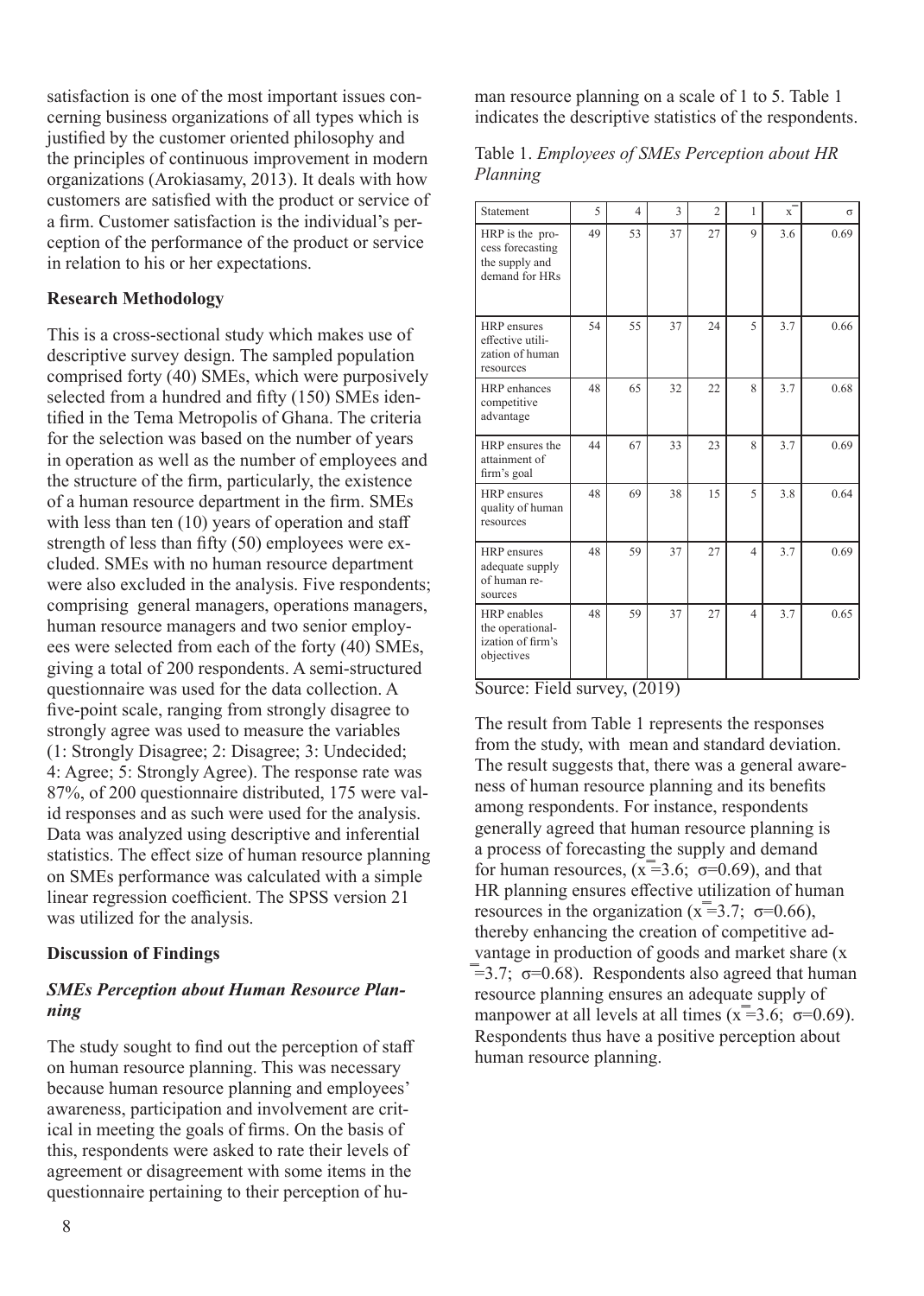Table 2. *Whether or not SMEs have HR Planning Policies*

| Statement                                                                  | 5  | 4  | 3  | $\overline{2}$ | 1           | $\overline{x}$ | $\sigma$ |  |  |
|----------------------------------------------------------------------------|----|----|----|----------------|-------------|----------------|----------|--|--|
| There are laid down procedures                                             |    |    |    |                |             |                |          |  |  |
| For filling up of<br>vacancies in my<br>company                            | 49 | 53 | 37 | 27             | $\mathbf Q$ | 3.6            | 0.86     |  |  |
| To assess the sur-<br>plus or shortage of<br>human resources               | 20 | 40 | 62 | 48             | 5           | 3.1            | 0.97     |  |  |
| To minimize<br>imbalances due to<br>non-availability of<br>human resources | 30 | 40 | 52 | 38             | 15          | 3.2            | 0.68     |  |  |
| To make the best<br>use of human<br>resources                              | 49 | 53 | 37 | 27             | 9           | 3.6            | 0.59     |  |  |
| To estimate the<br>cost of human<br>resources                              | 48 | 65 | 32 | 22             | 8           | 3.7            | 0.41     |  |  |

Source: Field Survey, (2019)

#### *Human Resource Planning Policies in SMEs*

The study further verified if SMEs have human resources policies. Items were given to respondents in the questionnaire to solicit their views on the existence of human resource planning policies in their organizations, considering the fact that respondents were aware of the relevance of human resource planning to an organization. Table 2 represents the results of the descriptive statistics.

Further, respondents generally agreed that their companies have laid down procedures to make the best use of human resources, a critical role of HR planning  $(\bar{x} = 3.6; \sigma = 0.86)$ . Respondents also agreed  $(x=3.7; \sigma=0.41)$  that structures were in place to estimate the cost of human resources in their company, which is an important feature of HR planning (Souksayanh, 2017). However, respondents could not establish whether there were any procedures or structures in place to minimize imbalances caused due to non-availability of human resources in the company  $(\bar{x} = 3.2; \sigma = 0.68)$  or assess the surplus or shortage of human resources and take measures accordingly (x  $\overline{=}3.1$ ;  $\sigma$ =0.97). This could be explained by the fact that most SMEs do not use complex calculations in the labor market to determine the qualifications and availability of labor in the economic environment, unlike large and multi-million companies. SMEs must therefore take the necessary steps to be able to anticipate future HR needs in order to take advantage of the availability of these resources.

#### *Challenges SMEs Encounter in the Implementation of HR Planning Policies*

Armstrong (2006) observed that most organizations with well-established human resource departments have problems with effective implementation of human resource planning policies. It was on the basis of this, the study explored the challenges associated with the implementation of HR Planning policies in the selected SMEs. The responses are represented in a descriptive table, in Table 3.

Table 3. *Challenges SMEs Encounter in Implementing HR Planning Policies*

| <b>Statement</b>                                                                                           | 5  | $\overline{\mathbf{4}}$ | 3  | $\overline{2}$ | $\mathbf{1}$             | $\bar{x}$ | $\sigma$ |
|------------------------------------------------------------------------------------------------------------|----|-------------------------|----|----------------|--------------------------|-----------|----------|
| Inadequate budget<br>and funding                                                                           | 38 | 49                      | 62 | 21             | 5                        | 3.5       | 0.58     |
| Lack of support by<br>both management<br>and staff                                                         | 48 | 65                      | 32 | 22             | $\overline{\mathsf{R}}$  | 3.7       | 0.55     |
| Absence of em-<br>ployees' involve-<br>ment in the HRP                                                     | 49 | 53                      | 37 | 27             | 9                        | 3.6       | 0.69     |
| Lack of commit-<br>ment from top<br>management                                                             | 38 | 49                      | 62 | 2.1            | $\overline{\phantom{0}}$ | 3.5       | 0.58     |
| Inadequate per-<br>sonnel to staff the<br>HR department                                                    | 54 | 55                      | 37 | 24             | $\overline{\phantom{0}}$ | 3.7       | 0.58     |
| There are no vivid<br>efforts from top<br>management to<br>find permanent<br>solutions for HRP<br>problems | 30 | 40                      | 52 | 38             | 15                       | 3.3       | 0.53     |
| HRP not linked<br>to organizational<br>goals                                                               | 49 | 53                      | 37 | 27             | 9                        | 3.6       | 0.58     |

Source: Field survey, (2019)

From the results, respondents generally agreed that their SMEs lacked qualified personnel to staff the HR departments ( $x=3.7$ ;  $\sigma=0.58$ ) which was identified as one of the challenges. It was also discovered that SMEs in the Tema Metropolis were characterized by inadequate budget and funding of HR planning activities ( $x=3.5$ ;  $\sigma=0.5$ ). The results also indicate that both managers and staff of SMEs in the Tema Metropolis have no appreciation of HR planning activities ( $x=3.7$ ;  $\sigma=0.55$ ). Respondents generally agreed that employees were not involved in the human resource planning process on the SMEs studied ( $x=3.6$ ;  $\sigma=0.69$ ) which is considered a challenge to the implementation of the HR planning policy. Above all, lack of commitment from top management ( $x=3.5$ ;  $\sigma=0.58$ ) was also regarded as a challenge to the implementation of human resource planning policy. It is believed that if management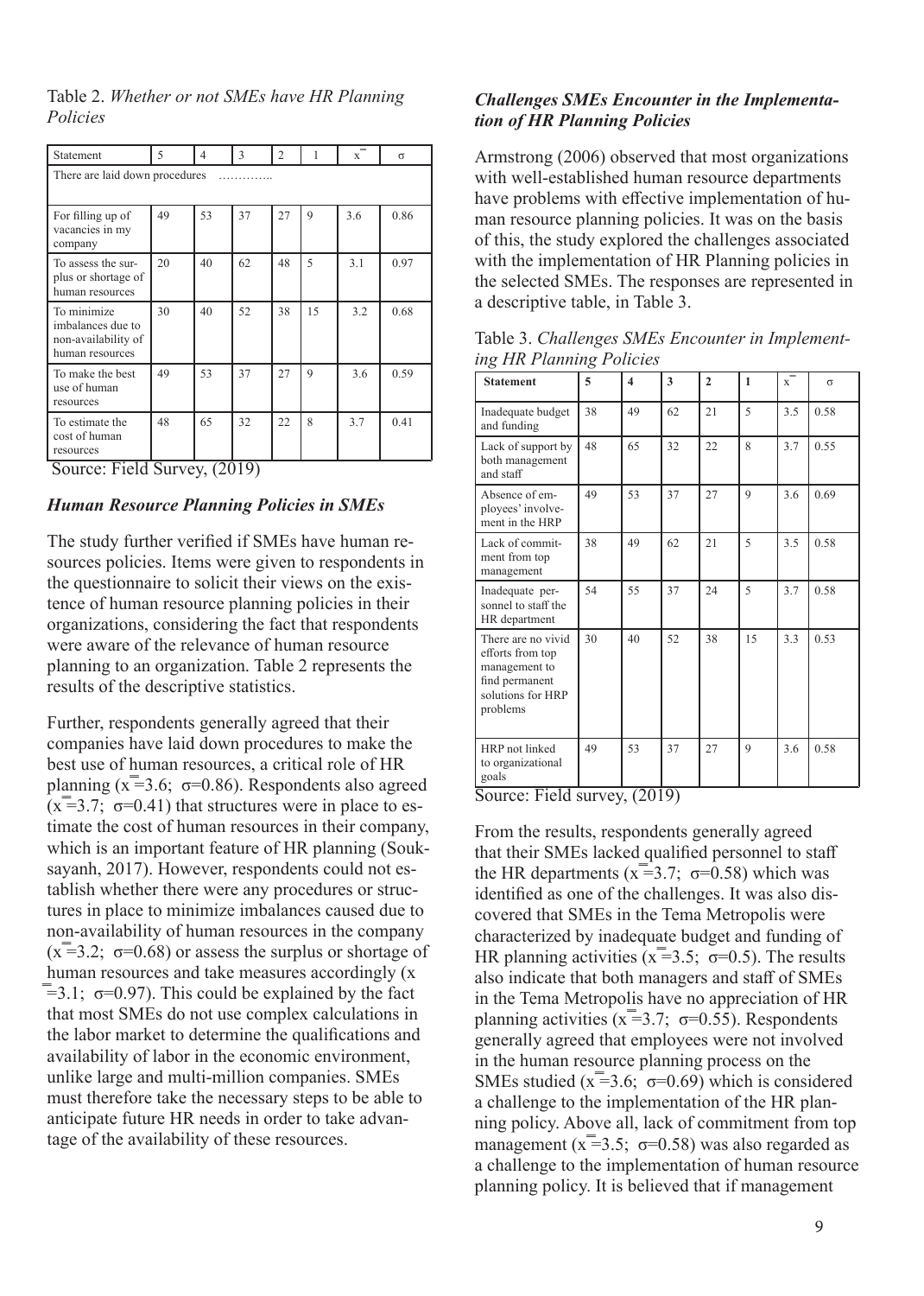was committed, all the other challenges could have been taken care of. Respondents also believe that the HR planning activities were not linked to SME goals ( $x=3.6$ ;  $\sigma=0.58$ ). They also agreed that there are no vivid efforts from top management to find a permanent solution for HR planning problems (x  $\equiv$  3.3;  $\sigma$ =0.53). This could be explained by lack of commitment on the part of management to HR planning activities.

# *Effects of HR planning on SMEs performance*

In spite of the challenges identified, respondents generally agreed that HR planning has a positive effect on their performance.

# Table 4. *Effects of HR Planning on SMEs Performance*

| Statement                                                                                         | $\overline{\phantom{0}}$ | 4  | $\mathcal{E}$ | $\overline{c}$ | 1                        | $\mathbf{x}$ | $\sigma$ |
|---------------------------------------------------------------------------------------------------|--------------------------|----|---------------|----------------|--------------------------|--------------|----------|
| HRP leads to high em-<br>ployee motivation and<br>satisfaction                                    | 49                       | 53 | 37            | 27             | $\mathbf Q$              | 3.6          | 0.44     |
| HRP reduces turnover<br>and absenteeism                                                           | 54                       | 55 | 37            | 24             | $\overline{\phantom{0}}$ | 3.7          | 0.13     |
| HRP enables the orga-<br>nization to overcome<br>employee deficit, thus<br>increasing performance | 38                       | 49 | 62            | 21             | 5                        | 3.5          | 0.51     |
| HRP ensures the right<br>people at the right places<br>in the organization                        | 54                       | 55 | 37            | 24             | $\overline{\phantom{0}}$ | 3.7          | 0.18     |
| HRP brings about skill<br>development among<br>employees.                                         | 48                       | 69 | 38            | 15             | 5                        | 3.8          | 0.25     |
| HRP enhances staff<br>promotion                                                                   | 48                       | 59 | 37            | 27             | 4                        | 3.7          | 0.48     |
| HRP encourages high<br>performanc                                                                 | 49                       | 53 | 37            | 27             | 9                        | 3.6          | 0.98     |

Source: Field survey, (2019)

From Table 4, respondents agreed that effective HR planning was a source of motivation to them and also gave them some form of job satisfaction  $(\overline{x} = 3.6; \sigma = 0.44)$ . The results also showed that HR planning activities reduced turnover and absenteeism  $(\bar{x} = 3.7; \sigma = 0.13)$ . This could be explained by the fact that employees are properly placed and challenged with tasks that give them the opportunity to prove their competence for rewards or for promotion. Respondents also agreed that HR planning enables the organization to overcome the deficit of employees, thus increasing performance  $(\bar{x} = 3.5)$ ;  $\sigma$ =0.51). With the right people available for the right jobs, SMEs ensure that there is no vacuum created when an employee falls sick, retires or suddenly quits the job. Well articulated HR planning comes with a well thought out succession plan, so employees are adequately prepared to assume higher

responsibilities anytime. With regards to the effects of HR planning to their performance and the general performance of the SMEs analyzed, respondents noted that if only the planning were effective, it would help in assigning people to tasks they are comfortable with, and enjoy performing.

To determine the strength of relationships between human resource planning and SMEs performance, the Pearson product-moment coefficient was computed, with an alpha level of 0.05. Table 5 illustrates the result of the correlation analysis.

|                       |                                 | SMEs Per-<br>formance | Human Resource<br>Planning |
|-----------------------|---------------------------------|-----------------------|----------------------------|
| SMEs Per-<br>formance | PearsonCor-<br>relation<br>Sig. |                       |                            |
|                       | N                               | 175                   |                            |
| Human<br>Resource     | Pearson<br>Correlation          | .572                  |                            |
| Planning              | Sig.                            | .001                  |                            |
|                       | N                               | 175                   | 175                        |

Table 5. *Correlation Analysis: HR Planning and SMEs Performance*

The result from Table 5 indicates a strong positive correlation between SMEs performance and human resource planning ( $r = .57$ ,  $n = 175$ ,  $p < .001$ ). This means that as SMEs effectively embark on human resource planning activities, their performance will increase since there is a strong position relationship between SMEs performance and human resource planning.

To determine the extent to which human resource planning affects or impacts the performance dynamics of SMEs in the Tema Metropolis of Ghana, the study also employed the simple linear regression coefficient. Table 6 illustrates the results of the regression analysis.

Source: Field survey, (2019) (Sig. 2-tailed, .05 alpha level)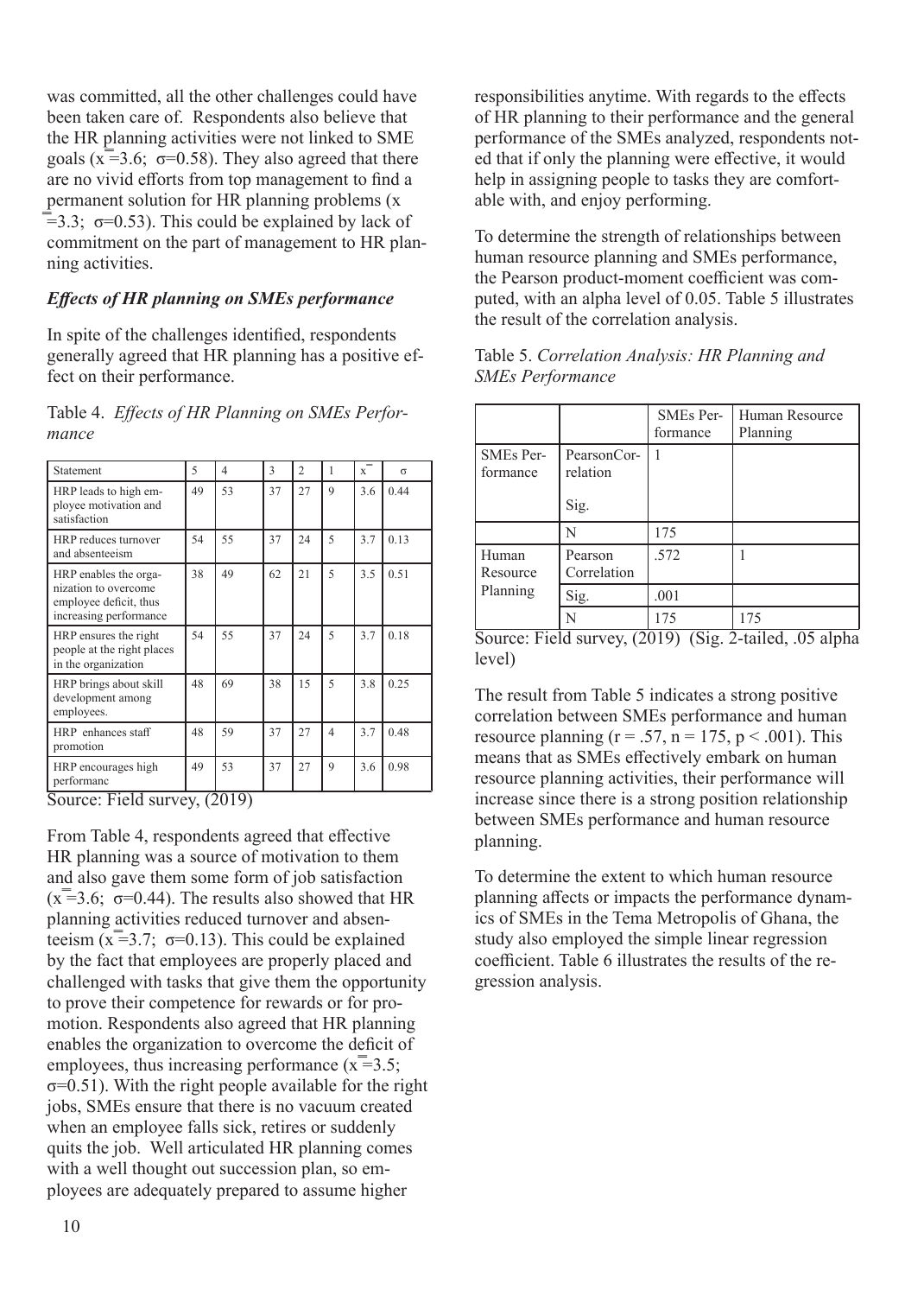Table 6. *Effect of Human Resource Planning on SMEs Performance*

| Model<br>Unstandardized<br>Coefficients |            | Standardized<br>Coefficients |      |  |      |       |  |      |
|-----------------------------------------|------------|------------------------------|------|--|------|-------|--|------|
|                                         |            | Std.<br>В<br>Error           |      |  | Beta |       |  | Sig. |
|                                         | (Constant) | 1.343                        | .203 |  |      | 6.616 |  | .001 |
| HR Plan-<br>ning                        |            | .471                         | .102 |  | .443 | 4.618 |  | .002 |

Source: Field survey, (2019)

Data from the study showed that human resource planning explains 47% of variations in respondents' score on the performance dynamics of SMEs in the Tema Metropolis of Ghana. With a p-value of 0.002, the total variance explained was statistically significant. The regression model indicates that when SMEs in the Tema Metropolis of Ghana effectively implement human resource planning activities and policies, their performance can increase significantly by 47%.

## **Conclusion**

Small and Medium-sized Enterprises (SMEs) contribute enormously to the economic development of Ghana in terms of job creation, income generation and poverty reduction. Planning is a very important strategic tool used by most organizations to minimise the effect of the changing economical, political and global environment. Human resource planning undoubtedly augments and safeguards the present and future demand and supply of human resources in an organization. Human resource planning ensures an adequate supply of employees at the right time and in the right quantity and quality. This study aimed at determining the contribution of human resource planning in the performance of SMEs in the Tema Metropolis of Ghana. Using a sample of 40 SMEs with respondents of 200 employees, the results of the descriptive statistics, as well as the Pearson product moment correlation and the simple linear regression analysis indicate that, human resource planning has a positive contribution to the performance of SMEs. Therefore, for owners and managers of SMEs to ensure a regular supply of human resources with the requisite qualifications at all times, and to increase their performance, reduce employee turnover and absenteeism and to boost the morale of employees, it is recommended that human resource planning must be linked with SMEs strategic plan for effective utilization of human resources, reduced uncertainty in labour supply and the cost associated with it, maintenance of industrial harmony and effective control of human resources.

# **The Authors**

#### **Daisy Ofosuhene, PhD**

Coordinator Arts and Social Science Programmes College of Distance Education University of Cape Coast Cape Coast, Ghana. Email: dofosuhene@ucc.edu.gh Tel: +233202121999

## **Joyce Nartey**

MBA Candidate Unit of Business Programmes College of Distance Education University of Cape Coast Cape Coast, Ghana Email: joyspadikwornatey@gmail.com Tel: +233243587232

#### **References**

Abor, J., & Quartey, P. (2010).Issues in SME development in Ghana and South Africa. *International Research Journal of Finance and Economics, 39*, 218-228.

Ackah J., & Vuvor, S. (2011). *The challenges faced by small and medium enterprises (SMEs) in obtaining credit in Ghana.* (Unpublished master's thesis). Blekinge Tekniska Hogskola School of Management, BTH University, Karlskrona, Sweden.

Akugri, M. S., Bagah, D. A., & Wulifan, J. K. (2015). The contributions of small and medium scale enterprises to economic growth: A cross-sectional study of Zebilla in the Bawku West District of Northern Ghana. *European Journal of Business and Management*, *7*(9), 62-274.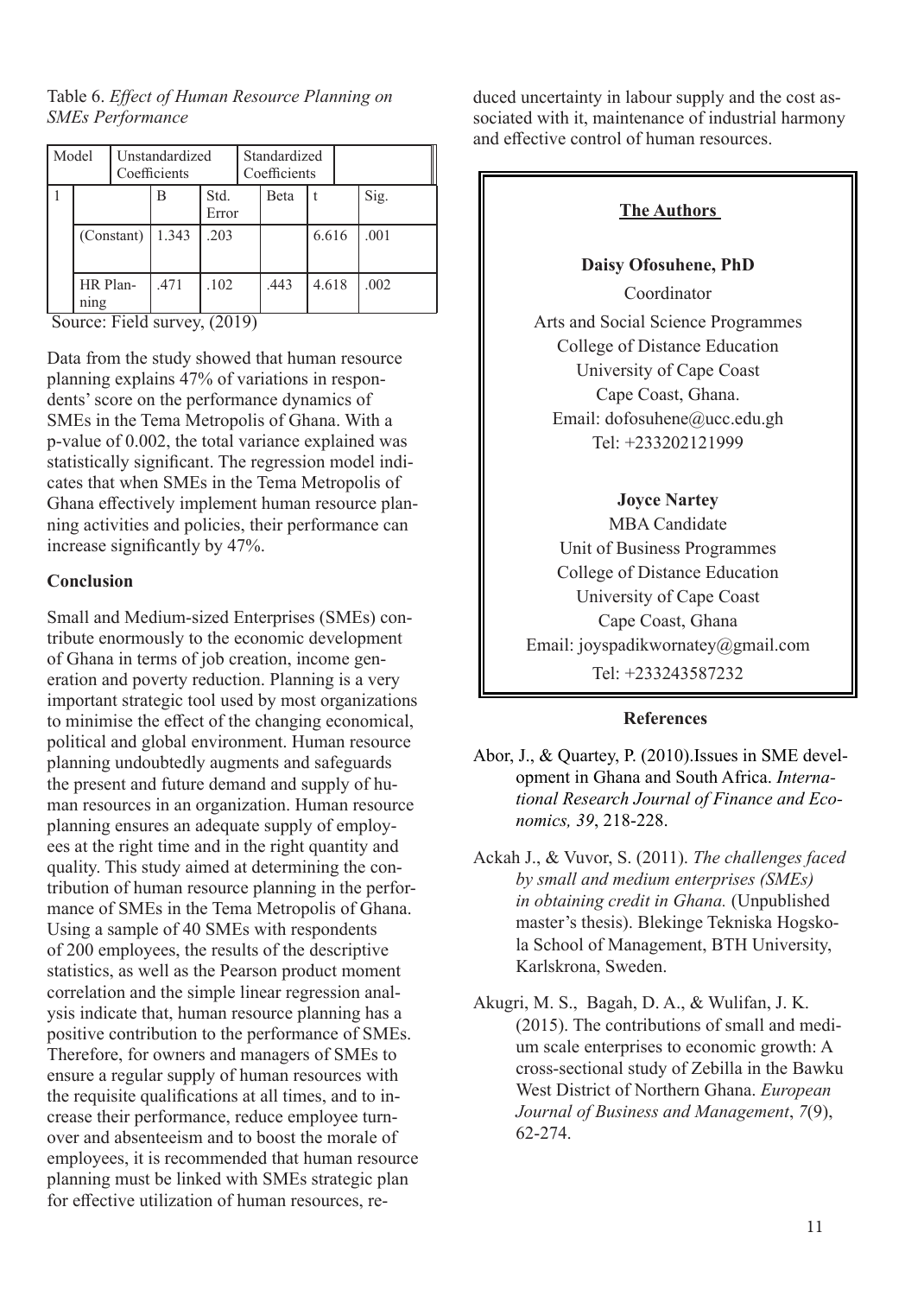- Anyadike, N.O. (2012). Human resource planning and employee productivity in Nigeria Public Organisation. *Global Journal of Human Resource Management,1*(4), 56-68.
- Armstrong, M. (2006). *A handbook of human resource management practice* (10<sup>th</sup> ed.). London: Kogan Page Ltd.
- Arokiasamy, A.R.A. (2013). The impact of customer satisfaction on customer loyalty and intentions to switch in the banking sector in Malaysia*. The Journal of Commerce*, *5*(1), 14 – 21.
- Aruna S., & Gamage, M. (2015). The role of HRM in improving labour productivity: An analysis of manufacturing SMEs in Japan. *Sri Lankan Journal of Human Resource Management, 5*(1), 45-59.
- Aryeetey, E. (2011). *Priority research issues relating to regulation and competition in Ghana.* Centre on Regulation and Competition. (Working Paper Series). UK: University of Manchester.
- Chadwick, C., Way, S. A., Kerr, G., & Thacker, J. W. (2013). Boundary conditions of the high investment human resource systems-small-firm labor productivity relationship. *Personnel Psychology, 66*, 311–343.
- Daft, R.L. (2000). *Organization theory and design.* (7th Ed.). Ohio: South-Western Publishing
- Fencing, F. A. (2012). Impact of quality management practices on the performance and growth of small and medium-sized enterprises (SMEs) in Ghana. *International Journal of Business and Social Science, 3*(13).
- Fuseni, G. (2015). *Small and medium-sized enterprises' access to credit in Ghana. Determinants and challenges.* (Masters' Thesis). University of Ghana, Legon.
- Hafeez, K., & Aburawi, I. (2013). Planning human resource requirements to meet target customer service levels. *International Journal of Quality and Service Science, 5*(2), 230-252.
- Havenga, W., & Linde, H. (2012). Adoption of human resource practices within a South African small business: A case study. *Journal of Enterprising Culture, 20*(4), 459-480.
- Huselid, M. A. (2011). Document HR's effect and company performance. *HR Magazine, 39,* 79- 84.
- Katua, N.T. (2014). Role of SMEs in employment creation and economic growth in selected countries. *International Journal of Education and Research, 2*, 461-472.
- Laitinen, E., & Chong, H.G. (2012). *Managerial strategies for business sustainability during turbulent times.* USA: IGI Global.
- Mursi, J. (2003). *The strategic management of human resources: The entrance to achieve competitive advantage to joining the twenty first century.* Alexandria: University House.
- Nzonzo, J.C., & Matashu, M. (2014). An insight into the human resource management practices adopted by entrepreneurs in South Africa. *Journal of Small Business and Entrepreneurship Development, 2*(3) 73-87.
- OECD. (2005). SME and Entrepreneurship Outlook: Paris.
- Omolo, W.J., Oginda, M.N., & Otengah, W.A. (2013). Influence of human resource management practices on the performance of small and medium enterprises in Kisumu Municipality, Kenya. *International Journal of Business and Social Science, 4*(1), 130-136.
- Opoku-Mensah, Y. (2012). *An analysis of human resource planning and its effect on organisational effectiveness – A case study of Information Services Department, Accra Office.* (Master's Thesis). Kwame Nkrumah University of Science and Technology, Ghana
- Pamela, A. C. J., Umoh, G. I.,& Worlu, G. (2017). Human resource planning and organizational performance in oil and gas firms in Port Harcourt. *International Journal of Advanced Academic Research*, *3*(9), 110-129.